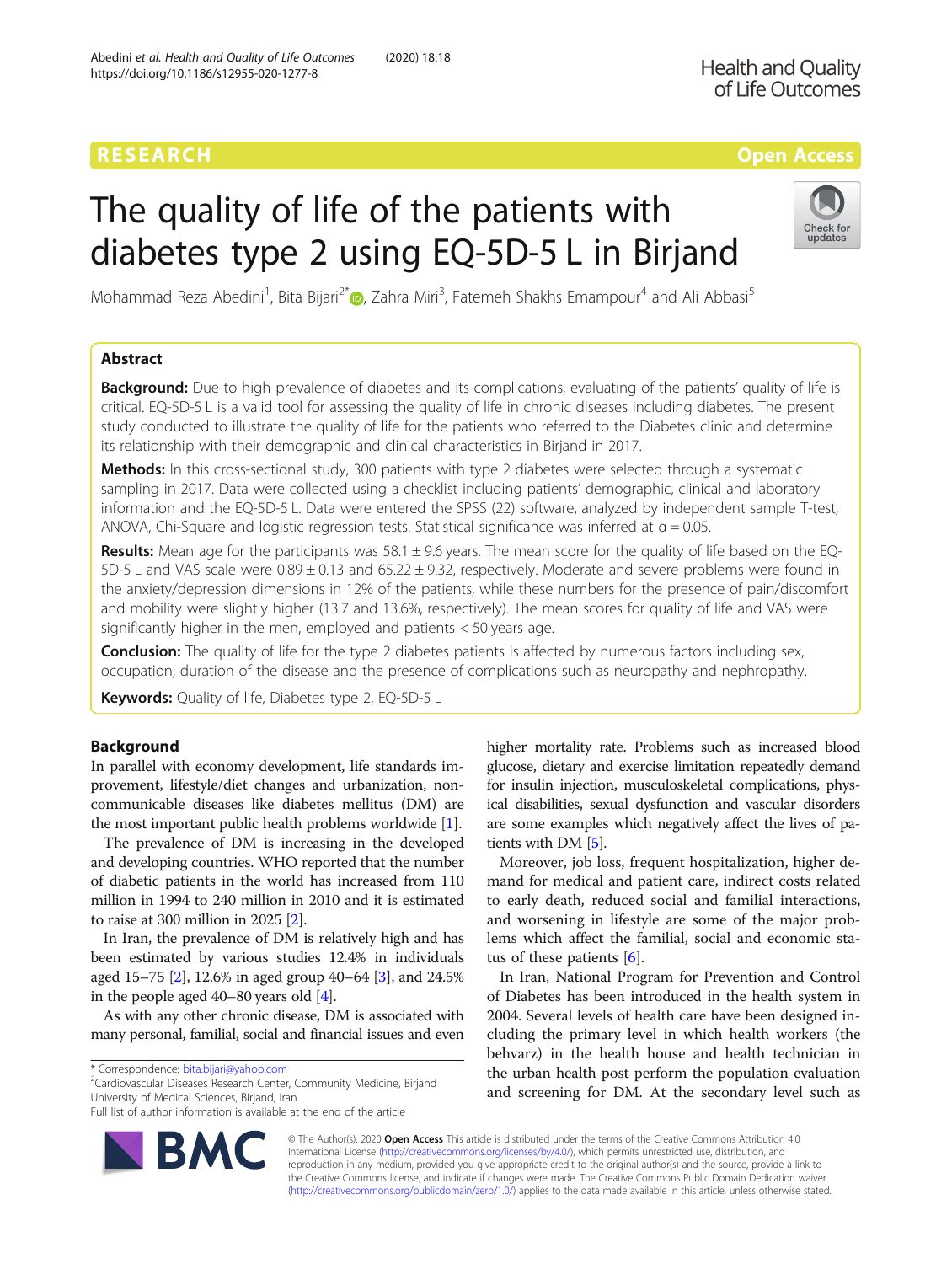rural and urban health centers, general practitioners and laboratory technicians serve as the diabetes team members in this regard [\[7](#page-8-0)].

In the Diabetes clinic as a secondary level, several services are provided as follow: diagnosis, treatment and patients' care, patients' referral to the diabetes center, follow up feedback and appropriate action, assessing for complications according to clinical guidelines, and collecting as well as recording the patient information in the medical records [\[7\]](#page-8-0).

Health-related quality of life (HRQoL) is one of the most widely measured treatment outcomes to self-assess the effects of the management of chronic disease on health, and monitors the physical, psychological and social aspects of personal health. It is influenced by individual expectations, beliefs, perceptions and experiences [\[8](#page-8-0)].

Numerous studies indicated that QoL for patients with DM is lower than that of the healthy individuals, and the factors involved in this regard are not precisely determined. It is noteworthy that some variables such as the type of DM, use of insulin, age, DM related complications, social status, psychological factors, ethnicity, educational level, knowledge about the disease, type of assistance which they received from others may interfere in the QoL for these patients [\[9\]](#page-8-0).

So far several tools have been devised to assess the QoL including SF-36 tool [\[10\]](#page-8-0) and EQ-5D created by Brook in 1991 [\[11\]](#page-8-0). The EQ-5D is one of the most feasible tools to assess individuals' QoL, and evaluates their physical, mental and social performance [\[12](#page-8-0)]. It has been validated and used in many studies to determine QoL in chronic diseases such as diabetes, chronic lung diseases, stroke and chronic mental illnesses [[13](#page-8-0)–[17](#page-8-0)]. Currently three versions of EQ-5D are available including EQ-5D-3 L, EQ-5D-5 L and EQ-5D-y. The 5-level EQ-5D version (EQ-5D-5 L) was introduced by the [EuroQol Group](https://euroqol.org/euroqol/) in 2009 to improve its sensitivity and reduce ceiling effects in comparison to EQ-5D-3 L [\[18\]](#page-8-0).

EQ-5D-5 L is a short and clear questionnaire which could be easily completed in a short period of time by the patients, thereby substituted with the general quality of life questionnaire in epidemiological studies and clinical evaluation for diabetic patients.

The DM complications can be responsible for the most of morbidity and mortality associated with the disease. Therefore, assessing the patients' QoL at regular intervals is a necessity for DM as a chronic disease. This evaluation, as a powerful tool, is critical in predicting patients' status for disease management and long-term health care. Regular evaluation for QoL as a routine clinical practice could potentially improve necessary communication among the health care providers and their patients, thereby identify the complications and help them for long care resulting in improving their health status [\[19](#page-8-0)].

Evaluating the quality of life and its related factors can be helpful to improve the diabetic patients QoL. Due to the specific geographical and cultural characteristics of this region, QoL of the patients in this particular area and the factors affecting it may vary with other patients. Thereby using a short, brief and valid questionnaire which can be completed in a short time is beneficial for

Therefore, the present study conducted to assess the QoL for patients with diabetes type 2 and its relationship with the demographic and clinical characteristics of these patients who referred to the Diabetes clinic in Birjand in 2017.

## **Methods**

## Study population

assessing patients' QoL.

In this cross-sectional (descriptive analytical) study, 300 patients with type 2 diabetes who had a medical record in the Diabetes clinic in Birjand from September to December 2017 were selected in a systematic sampling. There were about 2000 medical records of diabetic patients in the Diabetes clinic in Birjand. The sample size was calculated based on the percentage of any reported problems in EQ-5D dimensions including mobility (MO), self-care (SC), usual activities (UA), pain/discomfort (P/D) and anxiety/depression (A/D). According to Javanbakht study [[20](#page-8-0)], the patients reported "moderate or extreme problems" in different dimensions of the EQ-5D as follow: MO (30%), SC (24.6%), UA (32.9%), P/D (69.3%) and A/D (56.6%). The maximum sample size was calculated 295 patients considering the lowest percentages of reported problems. (Considering  $p = 24.6$ , 95% confidence level; and  $d = 0.05$ ) using  $N = [z(1-\alpha/2)^2p(1-p)]/d^2$  formula. Then, we contacted them and provided a description of the study objective. Those patients with DM, who were interested to participate, were included in the study. Inclusion criteria were definitive diagnosis of DM and patient satisfaction for participation in the study.

## Measures

To collect the patients' information, two tools have been used including a checklist containing demographic and clinical characteristics as well as their laboratory values. The second tool was EQ-5D-5 L which consisted of twoparts, the EQ-5D descriptive system and the EQ visual analogue scale (VAS) [[18](#page-8-0)].

## Scoring the EQ-5D-5 L descriptive system

The descriptive system comprises five dimensions such as mobility, self-care, usual activities, pain/discomfort and anxiety/depression. Each dimension ranked at 5 levels as follow: no problems (1), slight problems (2), moderate problems (3), severe problems (4), and extreme problems (5). The patient was asked to indicate his/her health status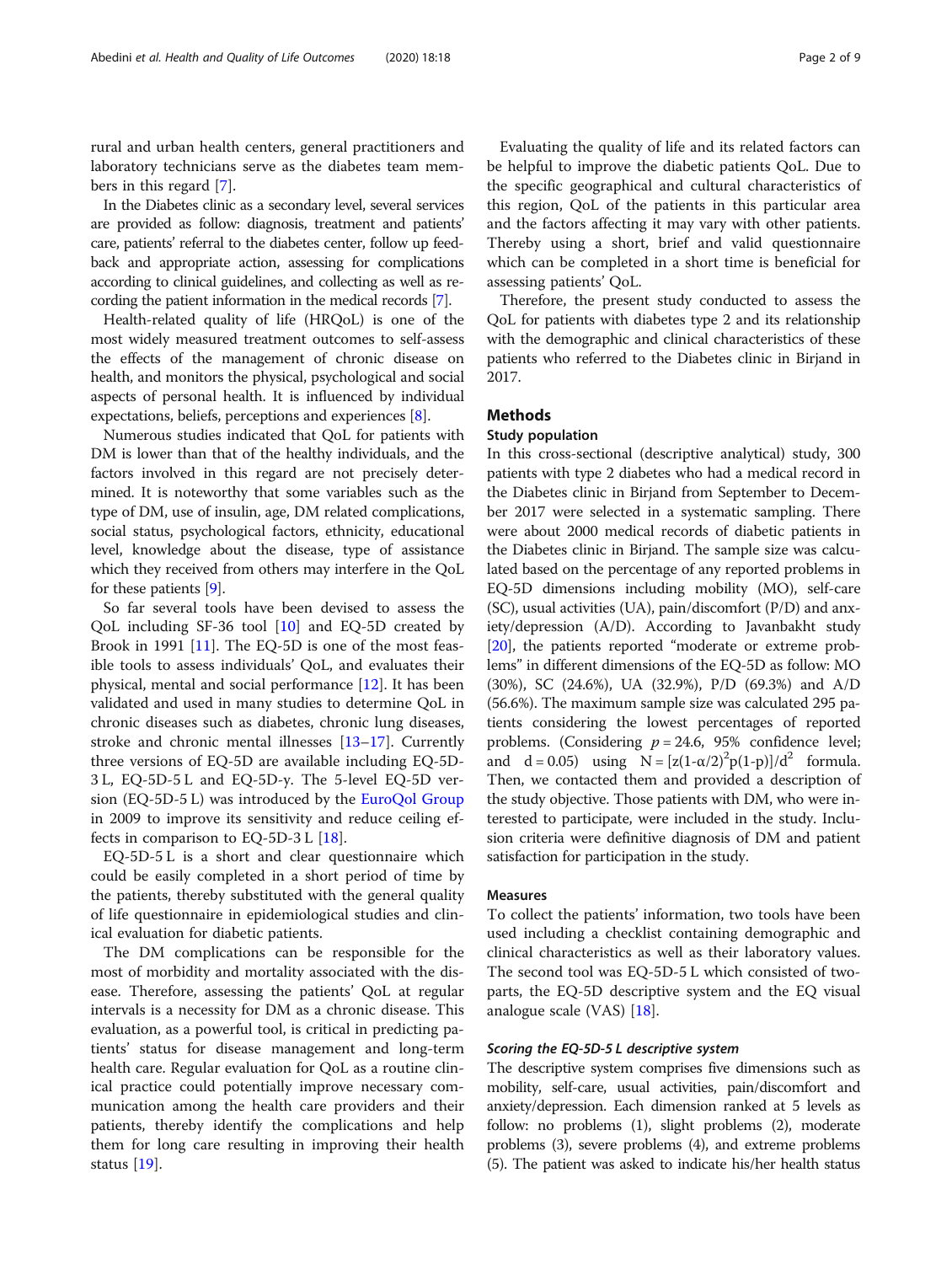by selecting the most appropriate statement in each of the five dimensions. Each state is referred to a 5-digit code.

The digits for the five dimensions can be combined into a 5-digit number that describes the patient's health state. For example, state 11,111 indicates no problems on any of the 5 dimensions, while state 12,345 indicates no problems with mobility, slight problems with washing or dressing, moderate problems with doing usual activities, severe pain or discomfort and extreme anxiety or depression. To convert an individual EQ-5D health state to a single summary index a value set is required. In the present study due to the absence of a locally appropriate set of values, as suggested by EuroQol Group, the EQ-5D score was calculated using standard value sets produced by the EuroQol Groups' standardized valuation technology (EQ-VT) which considered  $1 =$  highest QoL, and  $0 =$  the least QoL [[18](#page-8-0)]. According to EQ-5D-5 L user guide (18), one way for data presentation as a health profile is via a table including the frequency of reported problems for various levels of each dimension. It is Sometimes more convenient to dichotomies the EQ-5D-5 L levels into 'no problems' (i.e. level 1) and 'problems' (i.e. levels 2 to 5), therefore changing the profile into frequencies of reported problems (18). In this context, we have also changed the profile into frequencies for reported data.

## Scoring the EQ-5D-5 L VAS

The EQ VAS records the patients' self-rated health on a vertical visual analogue scale which was scored from zero to 100, where the endpoints are labeled as 'The best health you can imagine' and 'The worst health you can imagine'. Indeed, visual scale of the VAS 100 means the best health status and 0 means the worst health status you can imagine [[18\]](#page-8-0).

## Psychometric properties

Before gathering the patients' information, the questionnaire was translated to Persian by a native Iranian health professional translator who was fluent in both English and Persian languages. Subsequently, the questionnaire was back translated to English. Then, two versions of the questionnaire compared by the investigators, so any possible variations between them were discussed and corrected accordingly.

Finally, the Persian version of the questionnaire was tested on few patients and results showed that all the patients easily understood the items.

Factor analysis was undertaken on the five dimensions of the EQ-5D-5 L. The analysis produced a single component which accounted for 60.99% of the variance indicative that the dimensions can be added together to create a single index score. Internal consistency was also assessed using the coefficient Cronbach's α which was calculated 0.83 for this questionnaire. To test the construct validity of the EQ-5D-5 L, the SF-36 questionnaire was administered for the subjects, Pearson's correlation coefficient was used to assess this type of validity and demonstrated that all the correlations were significant at the level of 0.01. The most powerful correlation was between pain/discomfort  $(P/D)$  of EQ-5D-5 L and pain of SF-36 (0.47).

## Data collection

The demographic checklist and EQ-5D-5 L questionnaire were handed into the patients and collected after completion in the clinic between 8 am and 12 pm. The detailed data for DM history, laboratory values, presence and type of complications were obtained from the medical records. The information from the illiterate patients was collected by the researcher after reading the questions for them. Diagnosis of diabetic complications including nephropathy and neuropathy as well as retinopathy was performed and recorded in the patients' profile by an Internal Medicine specialist and an ophthalmologist, respectively.

## Statistical analysis

Data were entered into SPSS (22) software. After determining the normal distribution, data were analyzed with independent sample T-test, ANOVA, Chi-Square and logistic regression tests. Statistical significance was inferred at  $\alpha = 0.05$ .

In logistic regression model, the dependent variable (QoL) in each domain from EQ-5D-5 L were dichotomized into 'no problems' (= level1) and 'problems' (= levels 2–5). After entering independent variables into regression model including age, gender, education level, occupation, duration of diabetes, HbA1c values, prescribed treatment, the presence of Nephropathy, Retinopathy, and Neuropathy, the history for diabetes related hospitalization and the history of ischemic heart disease (IHD), to summarize the data only those variables were reported which shown a significant relationship with a domain from EQ-5D-5 L.

## Results

## Population

A total of 300 diabetic patients with a mean age of  $58.1 \pm 9.6$  participated in this study (ranged from 32 to 93 years old). As shown in Table [1](#page-3-0), the majority were women 178 (59.3%), married 299 (99.6%), housewife 145 (48%), urban residents 279 (93%) and from the age group of 60 and older 125 (41.6%).

## EQ-5D-5 L results

The mean score for the quality of life based on the EQ-5D-5 L questionnaire was 0.89 ± 0.13 (CI:0.87–0.90) and the mean score of VAS scale was 65.22 ± 9.32 (CI:64.16–66.23).

Most of the patients did not report any problem or declared mild problems in various dimensions from the EQ-5D-5 L questionnaire. Higher percentages of patients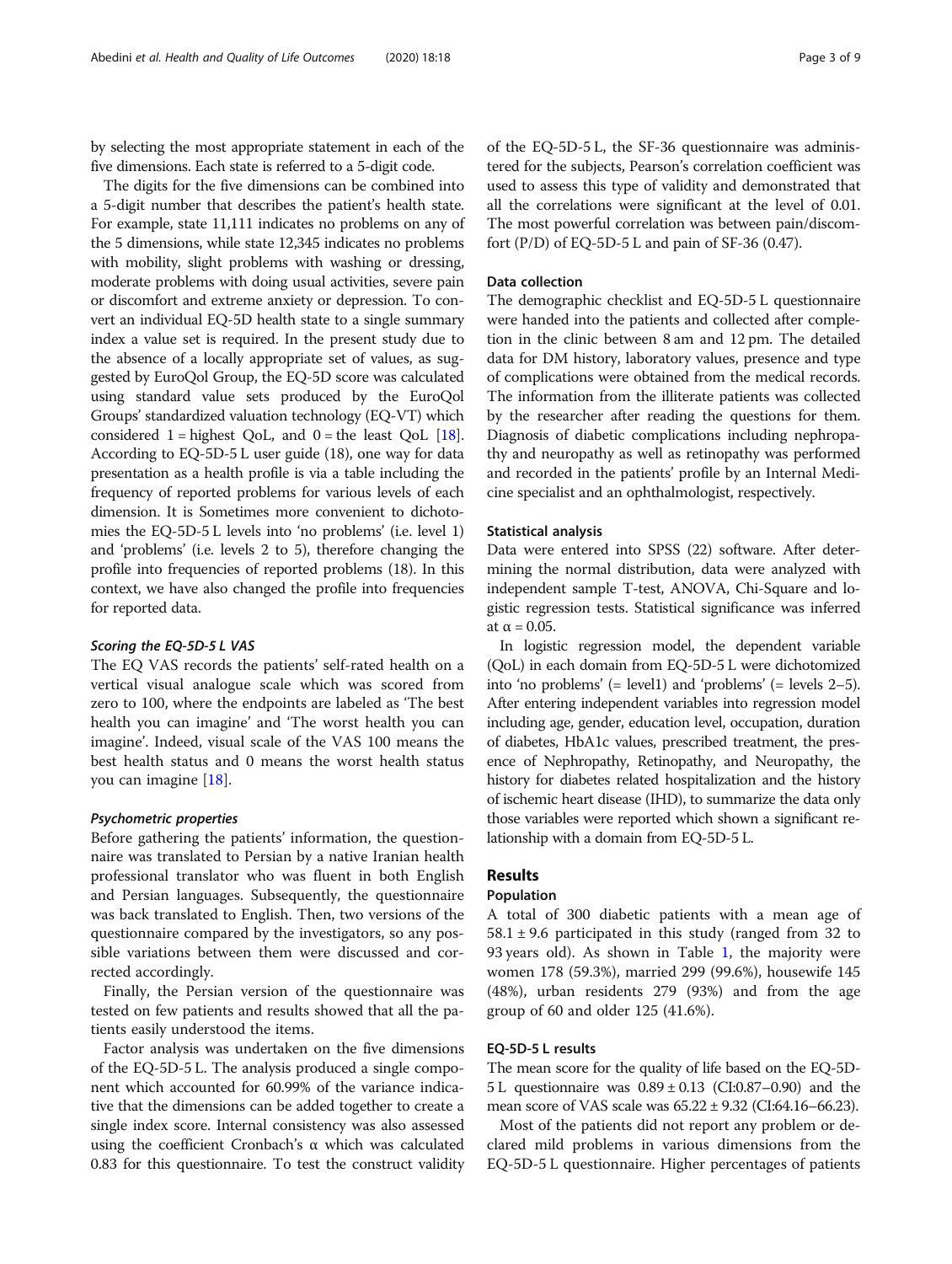<span id="page-3-0"></span>Table 1 Distribution of the patients' demographic and clinical characteristics

| characteristics                  |               | $N(\%)$    |
|----------------------------------|---------------|------------|
| sex                              | female        | 178 (59.3) |
|                                  | male          | 122 (40.7) |
| Age group                        | $\leq 50y$    | 56 (18.7)  |
|                                  | 51-60y        | 119 (39.7) |
|                                  | > 60          | 125 (41.6) |
| marriage                         | single        | 1(0.3)     |
|                                  | married       | 299 (99.7) |
| Job                              | Employed      | 77 (25.7)  |
|                                  | housewife     | 145 (48.3) |
|                                  | others        | 78 (26)    |
| Education                        | illiterate    | 58 (19.3)  |
|                                  | undergraduate | 153 (51)   |
|                                  | postgraduate  | 89 (29.7)  |
| Residency                        | Urban         | 279 (93)   |
|                                  | rural         | 21(7)      |
| treatment                        | Oral drug     | 228 (76)   |
|                                  | insulin       | 72 (24)    |
| HbA1C                            | < 7           | 57 (19)    |
|                                  | $\geq$ 7      | 243 (81)   |
| duration                         | $<$ 10y       | 189 (63)   |
|                                  | $\geq 10y$    | 11(37)     |
| Neuropathy                       | yes           | 32 (10.7)  |
|                                  | no            | 268 (89.3) |
| Retinopathy                      | yes           | 83 (27.7)  |
|                                  | no            | 217 (72.3) |
| Nephropathy                      | yes           | 56 (18.7)  |
|                                  | no            | 244 (81.3) |
| <b>IHD</b>                       | yes           | 70 (23.3)  |
|                                  | no            | 300 (76.7) |
| Diabetes related hospitalization | yes           | 140 (46.7) |
|                                  | no            | 160 (53.3) |

indicated that they did not have any problem in different dimensions like mobility (65.7%), self-care (81.7%), usual daily activities (80%), the pain/discomfort (55%) and the anxiety/depression dimension (56.3%). However, moderate and severe problems were reported in some dimensions such as anxiety/depression (12%), pain/discomfort (13.7%) and mobility (13.6%). In Fig. [1](#page-4-0), percentages of each level of problems are shown in 5 dimensions.

## Factors associated with QoL

Mean scores for the quality of life in men  $(0.92 \pm 0.12)$ was significantly higher ( $p = 0.004$ ) than that in women

 $(0.86 \pm 0.13)$ . These scores for VAS scale were  $68.85 \pm 8.20$ and  $62.73 \pm 9.25$ , respectively ( $p = 0.008$ ).

The mean score for the QoL and the VAS scale were compared in Table [2](#page-4-0) using patients' demographic and clinical characteristics versus sex.

In terms of the age groups and irrespective of the sex, the mean scores for QoL and VAS were significantly higher for the patients younger than 50 years old compared to the other age groups ( $p < 0.05$ ).

The QoL and VAS in the employed women and men were significantly higher than those for housewives, unemployed women and men  $(p < 0.05)$ .

Mean scores of the QoL was not different in terms of the education level in all individuals ( $p = 0.47$ ) and also in the men  $(p = 0.24)$ ; however, in the illiterate and the undergraduate women, it was significantly higher than postgraduate women ( $p = 0.007$ ). While, VAS mean scores were significantly higher in postgraduate than that for the iilliterate and undergraduate men  $(p = 0.02)$ , no significant difference was found in this regard in the participant women  $(p =$ 0.24).

Mean scores for the QoL in women who took oral drugs was significantly higher than that for Insulin users  $(p = 0.02)$ , this score was also higher in the men with HbA1c < 7 in comparison to individuals with  $HbA1c > 7$ group ( $p = 0.006$ ).

Mean scores of OoL in men  $(p = 0.02)$  and VAS score in all subjects ( $p = 0.003$ ) with a history of diabetes less than 10 years was significantly higher than subjects with a history of diabetes higher than 10 years (Table [2](#page-4-0)).

As illustrated in Table [3,](#page-5-0) each reported problem (percentage) by the patients was assessed in terms of theire demographic and clinical characteristics. In the mobility dimension, more problems were observed in the age group 50–60 years old (40.3%), housewives (42.1%), subjects with more than 10 years of DM history (44.1%) and those with nephropathy (46.4%) and neuropathy (62.5%). In the self-care dimension, more problems were reported by the housewives (21.4%), subjects with more than 10 years of DM history (25.2%), and in rural area residents (38.1%). In the usual activities dimension, more problems declared in the age group 50–60 years old (28.8%), subjects with more than 10 years of DM history (28.2%), those with nephropathy (23.6%), neuropathy (37.5%) and a hospitalization history (25%). In the pain/discomfort dimension, more problems were observed in women (56.5%), housewives (57.2%), and patients with a history of nephropathy (64.3%) and neuropathy (68.8%). Finally, in the anxiety/depression dimension, more problems reported by women (53.9%), housewives (52.4%), and rural residents (66.7%) in comparison to men, employed subjects and urban residents.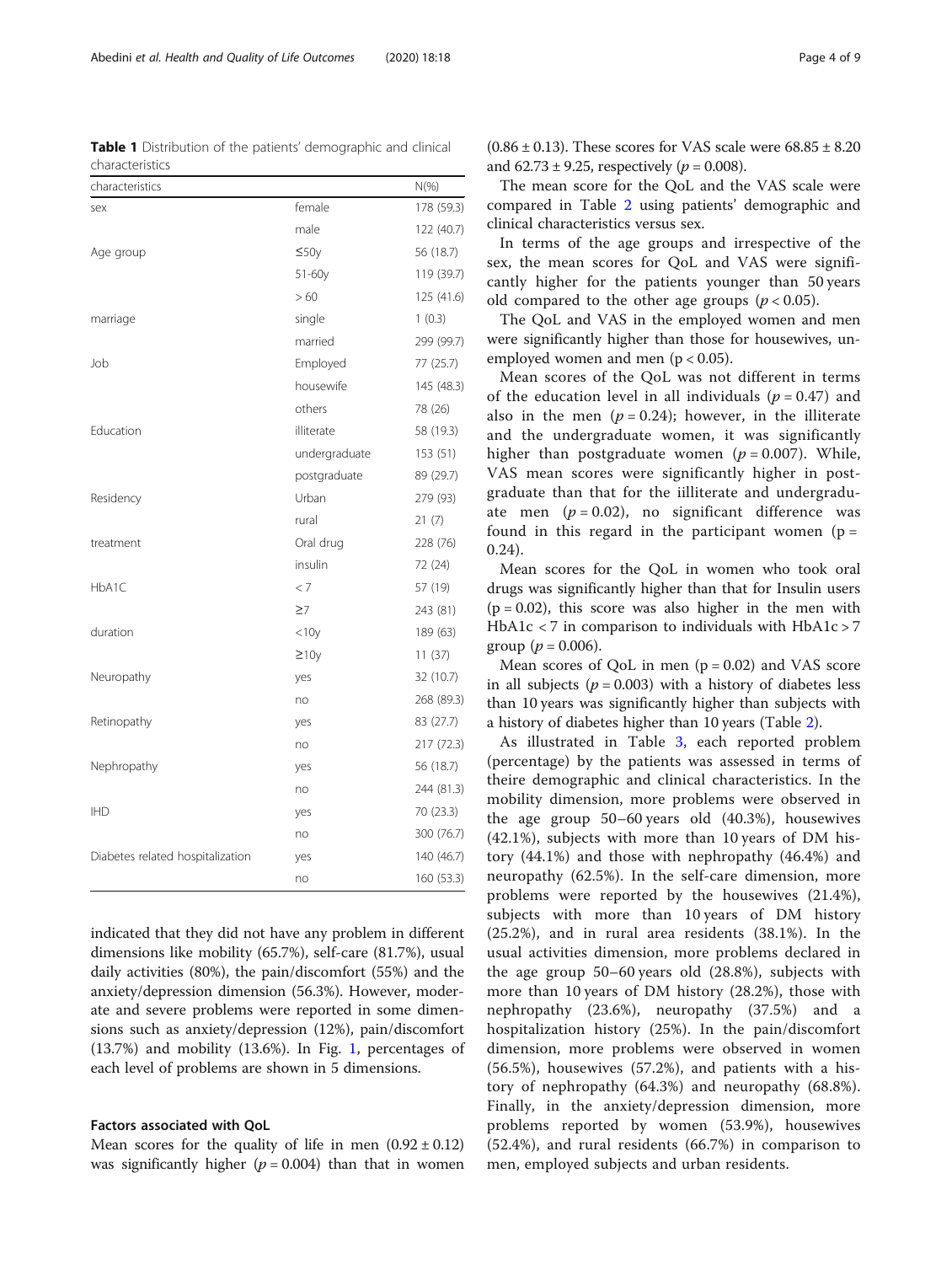<span id="page-4-0"></span>

| Table 2 Comparison the mean score for QoL and the VAS scale according to the patients' demographic characteristics by sex |             |             |             |             |             |             |  |
|---------------------------------------------------------------------------------------------------------------------------|-------------|-------------|-------------|-------------|-------------|-------------|--|
| characteristics                                                                                                           | $ED-OS$     |             |             | vas         |             |             |  |
|                                                                                                                           | male        | female      | total       | male        | female      | total       |  |
|                                                                                                                           | Mean $+$ SD | Mean $+$ SD | Mean $+$ SD | $Mean + SD$ | Mean $+$ SD | Mean $+$ SC |  |

|                 |               | male            | female          | total            | male              | female            | total             |
|-----------------|---------------|-----------------|-----------------|------------------|-------------------|-------------------|-------------------|
|                 |               | $Mean \pm SD$   | $Mean \pm SD$   | $Mean \pm SD$    | $Mean \pm SD$     | $Mean \pm SD$     | $Mean \pm SD$     |
| Age group       | $\leq 50y$    | $0.98 \pm 0.03$ | $0.91 \pm 0.09$ | 0. $93 \pm 0.08$ | $74.11 \pm 6.11$  | $66.41 \pm 9.71$  | $68.75 \pm 9.54$  |
|                 | 51-60y        | $0.95 \pm 0.08$ | $0.83 \pm 0.15$ | $0.87 \pm 0.14$  | $70.71 \pm 9.72$  | $61.18 \pm 8.91$  | $64.50 \pm 10.24$ |
|                 | >60           | $0.89 \pm 0.14$ | $0.86 \pm 0.12$ | $0.88 \pm 0.13$  | $66.19 \pm 6.45$  | $62.33 \pm 8.76$  | $64.28 \pm 7.89$  |
| F               |               | 4.43            | 4.49            | 4.00             | 8.94              | 4.38              | 5.09              |
| $P$ value       |               | 0.01            | 0.01            | 0.01             | < 0.001           | 0.01              | 0.007             |
| Job             | Employed      | $0.94 \pm 0.11$ | $0.93 \pm 0.07$ | $0.94 \pm 0.10$  | $70.93 \pm 8.22$  | $67.77 \pm 11.27$ | $70.19 \pm 9.04$  |
|                 | housewife     |                 | $0.87 \pm 0.12$ | $0.87 \pm 0.12$  |                   | $62.38 \pm 8.62$  | $62.38 \pm 8.62$  |
|                 | others        | $0.90 \pm 0.13$ | $0.72 \pm 0.21$ | $0.87 \pm 0.16$  | $63.90 \pm 7.74$  | $60.00 \pm 11.01$ | $65.57 \pm 8.82$  |
| F or T          |               | 1.89            | 11.38           | 8.76             | 3.57              | 3.53              | 19.95             |
| P value         |               | 0.06            | < 0.001         | < 0.001          | 0.002             | 0.03              | < 0.001           |
| Education Level | Illiterate    | $0.88 \pm 0.13$ | $0.87 \pm 0.13$ | $0.87 \pm 0.13$  | $66.87 \pm 11.31$ | $60.90 \pm 8.37$  | $61.72 \pm 8.96$  |
|                 | undergraduate | $0.91 \pm 0.14$ | $0.88 \pm 0.10$ | $0.89 \pm 0.12$  | $67.17 \pm 7.16$  | $63.63 \pm 8.56$  | $65.07 \pm 8.18$  |
|                 | postgraduate  | $0.94 \pm 0.08$ | $0.80 \pm 0.18$ | $0.88 \pm 0.15$  | $71.15 \pm 8.43$  | $62.97 \pm 11.63$ | $65.75 \pm 10.36$ |
| F               |               | 1.44            | 5.05            | 0.73             | 3.73              | 1.43              | 7.70              |
| P value         |               | 0.24            | 0.007           | 0.47             | 0.02              | 0.24              | 0.001             |
| Treatment type  | Oral drug     | $0.93 \pm 0.12$ | $0.87 \pm 0.13$ | $0.89 \pm 0.13$  | $69.42 \pm 8.46$  | $63.12 \pm 9.52$  | $65.85 \pm 9.46$  |
|                 | insulin       | $0.91 \pm 0.11$ | $0.83 \pm 0.14$ | $0.86 \pm 0.13$  | $66.85 \pm 6.95$  | $61.57 \pm 8.37$  | $63.55 \pm 8.23$  |
| Τ               |               | 0.62            | 2.22            | 2.28             | 1.01              | 0.89              | 1.37              |
| P value         |               | 0.53            | 0.02            | 0.02             | 0.30              | 0.36              | 0.16              |
| HbA1C           | < 7           | $0.96 \pm 0.04$ | $0.86 \pm 0.16$ | $0.89 \pm 0.14$  | $70.55 \pm 7.25$  | $63.84 \pm 9.20$  | $65.96 \pm 9.13$  |
|                 | $\geq$ 7      | $0.92 \pm 0.13$ | $0.86 \pm 0.12$ | $0.88 \pm 0.13$  | $68.55 \pm 8.35$  | $62.41 \pm 9.27$  | $65.06 \pm 9.39$  |
| Τ               |               | 2.84            | 0.01            | 0.47             | 0.95              | 0.85              | 0.66              |
| P value         |               | 0.006           | 0.99            | 0.63             | 0.30              | 0.39              | 0.50              |
| DM history      | <10y          | $0.95 \pm 0.07$ | $0.87 \pm 0.12$ | $0.90 \pm 0.11$  | $69.93 \pm 7.78$  | $63.91 \pm 9.09$  | $66.43 \pm 9.42$  |
|                 | $\geq 10y$    | $0.88 \pm 0.17$ | $0.84 \pm 0.14$ | $0.85 \pm 0.16$  | $66.86 \pm 6.63$  | $60.80 \pm 9.24$  | $63.15 \pm 8.81$  |
| Τ               |               | 2.4             | 1.61            | 2.83             | 2.00              | 2.20              | 2.98              |
| P value         |               | 0.02            | 0.10            | 0.005            | 0.04              | 0.04              | 0.003             |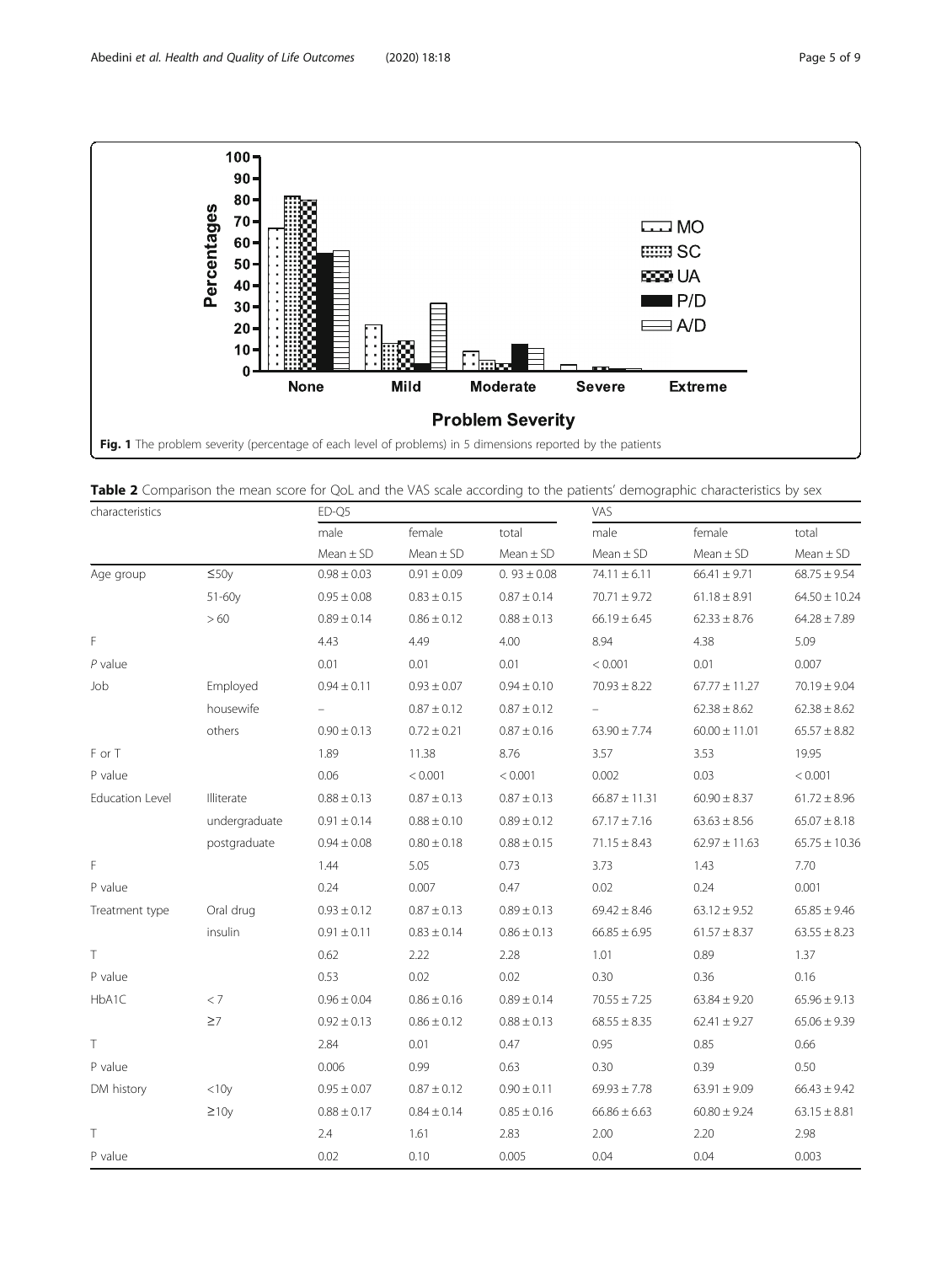| variable                             |               | Mobility                    |         | Self Care                   |       | Usual Activities            |       | Pain / Discomfort           |         | Anxiety / Depression |         |
|--------------------------------------|---------------|-----------------------------|---------|-----------------------------|-------|-----------------------------|-------|-----------------------------|---------|----------------------|---------|
|                                      |               | % of any P value<br>problem |         | % of any P value<br>problem |       | % of any P value<br>problem |       | % of any P value<br>problem |         | % of any<br>problem  | P value |
| sex                                  | male          | 23                          | 0.001   | 9.8                         | 0.002 | 14.9                        | 0.07  | 31.1                        | < 0.001 | 28.7                 | < 0.001 |
|                                      | female        | 42.1                        |         | 24.2                        |       | 23.6                        |       | 56.5                        |         | 53.9                 |         |
| Age group                            | $\leq 50y$    | 16.1                        | 0.005   | 12.5                        | 0.31  | 3.6                         | 0.001 | 32.1                        | 0.10    | 37.5                 | 0.53    |
|                                      | $51-60y$      | 40.3                        |         | 21.8                        |       | 28.8                        |       | 47.9                        |         | 43.7                 |         |
|                                      | >60y          | 36.8                        |         | 17.6                        |       | 19.2                        |       | 48                          |         | 46.4                 |         |
| Job                                  | Employed      | 18.2                        | 0.002   | 6.5                         | 0.007 | 11.8                        | 0.10  | 26                          | < 0.001 | 24.7                 | < 0.001 |
|                                      | housewife     | 42.1                        |         | 21.4                        |       | 22.1                        |       | 57.2                        |         | 52.4                 |         |
|                                      | others        | 35.9                        |         | 24.4                        |       | 24.4                        |       | 41                          |         | 46.2                 |         |
| Education                            | Illiterate    | 43.1                        | 0.29    | 20.7                        | 0.17  | 20.7                        | 0.54  | 53.4                        | 0.29    | 48.3                 | 0.42    |
|                                      | undergraduate | -32                         |         | 14.4                        |       | 17.8                        |       | 44.4                        |         | 45.1                 |         |
|                                      | postgraduate  | 32.6                        |         | 23.6                        |       | 23.6                        |       | 40.4                        |         | 38.2                 |         |
| Residency                            | Urban         | 33.3                        | 0.18    | 16.8                        | 0.01  | 18.7                        | 0.03  | 44.1                        | 0.24    | 41.9                 | 0.02    |
|                                      | rural         | 47.6                        |         | 38.1                        |       | 38.1                        |       | 57.1                        |         | 66.7                 |         |
| treatment                            | Oral drug     | 31.3                        | 0.06    | 14.5                        | 0.005 | 17.6                        | 0.05  | 42.7                        | 0.13    | 43.2                 | 0.69    |
|                                      | insulin       | 43.1                        |         | 29.2                        |       | 28.2                        |       | 52.8                        |         | 45.8                 |         |
| HbA1C                                | < 7           | 24.6                        | 0.08    | 10.5                        | 0.09  | 16.1                        | 0.40  | 42.1                        | 0.62    | 43.9                 | 0.97    |
|                                      | $\geq 7$      | 36.6                        |         | 20.2                        |       | 21                          |       | 45.7                        |         | 43.6                 |         |
| duration                             | <10y          | 28.6                        | 0.006   | 14.3                        | 0.01  | 15.3                        | 0.008 | 43.9                        | 0.62    | 41.3                 | 0.27    |
|                                      | $\geq 10y$    | 44.1                        |         | 25.2                        |       | 28.2                        |       | 46.8                        |         | 47.7                 |         |
| Nephropathy                          | yes           | 46.4                        | 0.03    | 25                          | 0.15  | 23.6                        | 0.46  | 64.3                        | 0.001   | 53.6                 | 0.09    |
|                                      | no            | 31.6                        |         | 16.8                        |       | 19.3                        |       | 40.6                        |         | 41.4                 |         |
| Retinopathy                          | yes           | 41                          | 0.13    | 20.5                        | 0.55  | 24.1                        | 0.33  | 50.6                        | 0.22    | 43.4                 | 0.95    |
|                                      | no            | 31.8                        |         | 17.5                        |       | 18.5                        |       | 42.9                        |         | 43.8                 |         |
| Neuropathy                           | yes           | 62.5                        | < 0.001 | 25                          | 0.30  | 37.5                        | 0.009 | 68.8                        | 0.004   | 53.1                 | 0.25    |
|                                      | no            | 31                          |         | 17.5                        |       | 18                          |       | 42.2                        |         | 42.5                 |         |
| <b>IHD</b>                           | yes           | 40                          | 0.41    | 22.9                        | 0.48  | 22.9                        | 0.71  | 47.1                        | 0.61    | 45.7                 | 0.63    |
|                                      | no            | 32.8                        |         | 17                          |       | 19.3                        |       | 44.5                        |         | 43.2                 |         |
| Diabetes related hospitalization yes |               | 42.1                        | 0.008   | 20.7                        | 0.31  | 25                          | 0.04  | 50                          | 0.10    | 48.6                 | 0.10    |
|                                      | no            | 27.5                        |         | 16.3                        |       | 15.7                        |       | 40.6                        |         | 39.4                 |         |

<span id="page-5-0"></span>Table 3 The abundance of problems (percentage) reported by the patients in terms of theire demographic and clinical characteristics

## Regression analysis

In logistic regression model, after dichotomizing the dependent variable in each domain, the relevant variables (as mentioned in method section, statistical analysis) entered into regression model. To follow the results easier, only those variables which exerted a significant relationship with any domain from EQ-5D-5 L were reported in Table [4.](#page-6-0) Indeed sex (OR = 2.8, CI:1.6– 5), duration of diabetes ( $OR = 1.7$ ,  $CI:1-2.9$ ) and neuropathy  $(OR = 2.4, CI:1.5-5)$  in mobility dimension; sex  $(OR = 3.9, CI: 1.7–8.8)$ , job  $(OR = 2.7, CI: 1.4–5)$  and residence place  $(OR = 4.2, CI:1.5–11.6)$  in the self-care dimension; duration of diabetes  $(OR = 2, CI:1.1-3.7)$  and residency ( $OR = 2.8$ ,  $CI:1.1-7.6$ ) in the usual activities; sex (OR = 2.9, CI:1.7–4.9), job (OR = 2.6, CI:1.3–4.9) and nephropathy  $(OR = 2.6, CI:1.3-4.9)$  in the pain/discomfort dimension; and sex ( $OR = 3.1$ ,  $CI:1.8-5.2$ ), job ( $OR =$ 1.7, CI:1.2–2.5) and place of residence (OR = 2.8,CI:1– 7.5) in the anxiety/depression dimension showed a significant relationship with the QoL.

## **Discussion**

In the present study which aimed to assess the QoL in type 2 diabetic patients using the EQ-5D-5 L questionnaire, the mean score for QoL and VAS scale were  $0.89 \pm 1$ 0.13 and  $65.22 \pm 9.32$ , respectively. In Javanbakht study, the mean score of QoL was 0.7 (in the interval of 0.69– 0.71) and VAS score was 56.8 (in the interval of 56.15–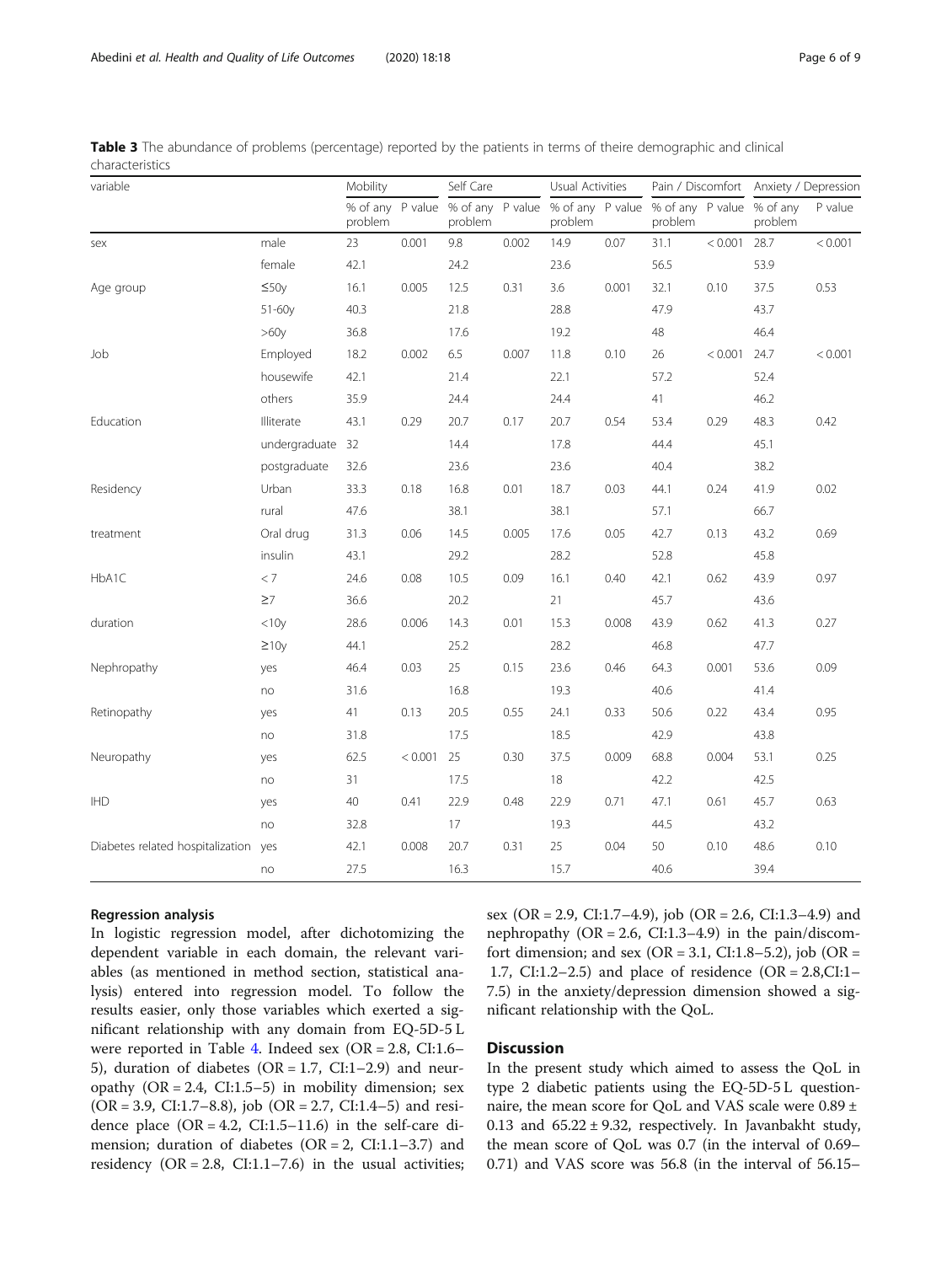<span id="page-6-0"></span>Table 4 Independent association of relevant variables with QoL dimensions in diabetic patients

|                      | characteristic | B    | <b>SE</b> | P value | Odds ratio | CI 95(Exp B)   |
|----------------------|----------------|------|-----------|---------|------------|----------------|
| Mobility             | sex            | 1.04 | 0.28      | < 0.001 | 2.84       | $1.61 - 5.01$  |
|                      | duration       | 0.54 | 0.27      | 0.04    | 1.72       | $1.00 - 2.94$  |
|                      | Neuropathy     | 0.88 | 0.42      | 0.03    | 2.43       | $1.06 - 5.55$  |
| Self Care            | sex            | 1.36 | 0.41      | 0.001   | 3.93       | $1.75 - 8.82$  |
|                      | job            | 1.00 | 0.31      | 0.001   | 2.73       | 1.47-5.07      |
|                      | Residency      | 1.43 | 0.51      | 0.006   | 4.20       | $1.52 - 11.60$ |
| Usual Activities     | duration       | 0.71 | 0.31      | 0.02    | 2.04       | $1.11 - 3.77$  |
|                      | Residency      | 1.05 | 0.49      | 0.03    | 2.87       | $1.08 - 7.60$  |
| Pain / Discomfort    | sex            | 1.08 | 0.26      | < 0.001 | 2.96       | $1.77 - 4.95$  |
|                      | Nephropathy    | 0.95 | 0.33      | 0.004   | 2.60       | 1.35-4.99      |
| Anxiety / Depression | sex            | 1.14 | 0.26      | < 0.001 | 3.13       | $1.87 - 5.25$  |
|                      | job            | 0.56 | 0.18      | 0.002   | 1.76       | $1.22 - 2.53$  |
|                      | Residency      | 1.03 | 0.50      | 0.04    | 2.80       | $1.03 - 7.57$  |

57.5) [[20](#page-8-0)]. Similar studies using EQ-5D in Japan, Norway, and Korea reported a QoL score of 0.84, 0.85 and 0.91, respectively [\[13,](#page-8-0) [21](#page-8-0), [22\]](#page-8-0). Considering the fact that EQ-5Dvalue sets for each country could be different, QoL is affected by various socio-economic factors and indicators such as age, DM history and complications. This notion should be considered and assessing the results should be interpreted cautiously when comparing the QoL scores. In this context, one of the challenging issues in the developing countries like Iran is that many patients usually are not aware from their illness until the onset of the complications [[20,](#page-8-0) [23](#page-8-0)].

Our finding showed that most patients did not suffer from any problem or reported mild problems in some dimensions. It was also evident that moderate and severe issues were more common in the dimensions like anxiety/ depression, pain/discomfort, and mobility. In this area, numerous studies reported that pain and depression as the major complaints by the patients [[20,](#page-8-0) [22](#page-8-0), [24\]](#page-8-0). In a study by Solli in 2010, pain and depression were considered as the major complaints for the diabetic patients [\[22](#page-8-0)]. Javanbakht et al., in 2012 also reported that challenges for DM patients were mostly common in the pain and depression dimensions [\[20\]](#page-8-0). Pain and mobility were the most predominant complaints of diabetic patients reported by Sakamaki et al., [[21](#page-8-0)]. In parallel with different studies conducted in this field, our study also confirmed that the majority of patients were complaining from moderate to severe problems in depression, pain and mobility dimensions.

In the present study, mean scores for QoL and VAS scale were significantly higher in men, urban residents and employed patients. This could be due to the higher level of activities and the opportunity for having a better socioeconomic status for the populations living in the urban areas, working people and men when compared with the unemployed patients, rural residents and women, especially in the developing countries such as Iran. In addition, since women in comparison to men showed a higher tendency for expressing health-related problems, it seems that they have a lower QoL score, which is similar and consistent with the findings of previous studies [\[13,](#page-8-0) [21](#page-8-0), [25](#page-8-0), [26](#page-8-0)].

After entering and analyzing the variables related to the regression model, it is evident that the gender variable showed a significant relationship with all dimensions of QoL, with the exception of the usual activities, so that women in the mentioned dimensions had lower QoL than men. Also, the highest correlation was found among place of residence and sex with self-care dimension. In Javanbakht study [[20](#page-8-0)], individuals living in bigger cities had lower QoL than those in small cities in the self-care dimension.

Our finding also suggested that the mean score for QoL in the older age groups was lower from younger groups. Indeed, most of the complaints and problems were reported by patients who belonged to people older than 50 years. Moreover their complaints were about usual activities and mobility which were consistent with other reported studies [\[13](#page-8-0), [20](#page-8-0), [25](#page-8-0)]. Conversely, in studies such as O'Reilly et al., [[27\]](#page-8-0) the QoL scores increased with age, which could be due to different economic and social conditions in different societies.

Our study showed that patients with higher level of education possess a better QoL score. It should be noted that no significant difference was found in the QoL score for men with different levels of education; however, it was significantly higher in the illiterate and undergraduate women when compared to the postgraduate women. VAS score was significantly associated with higher education level for men, this information was also in line with other studies which shown positive effects on improving the QoL for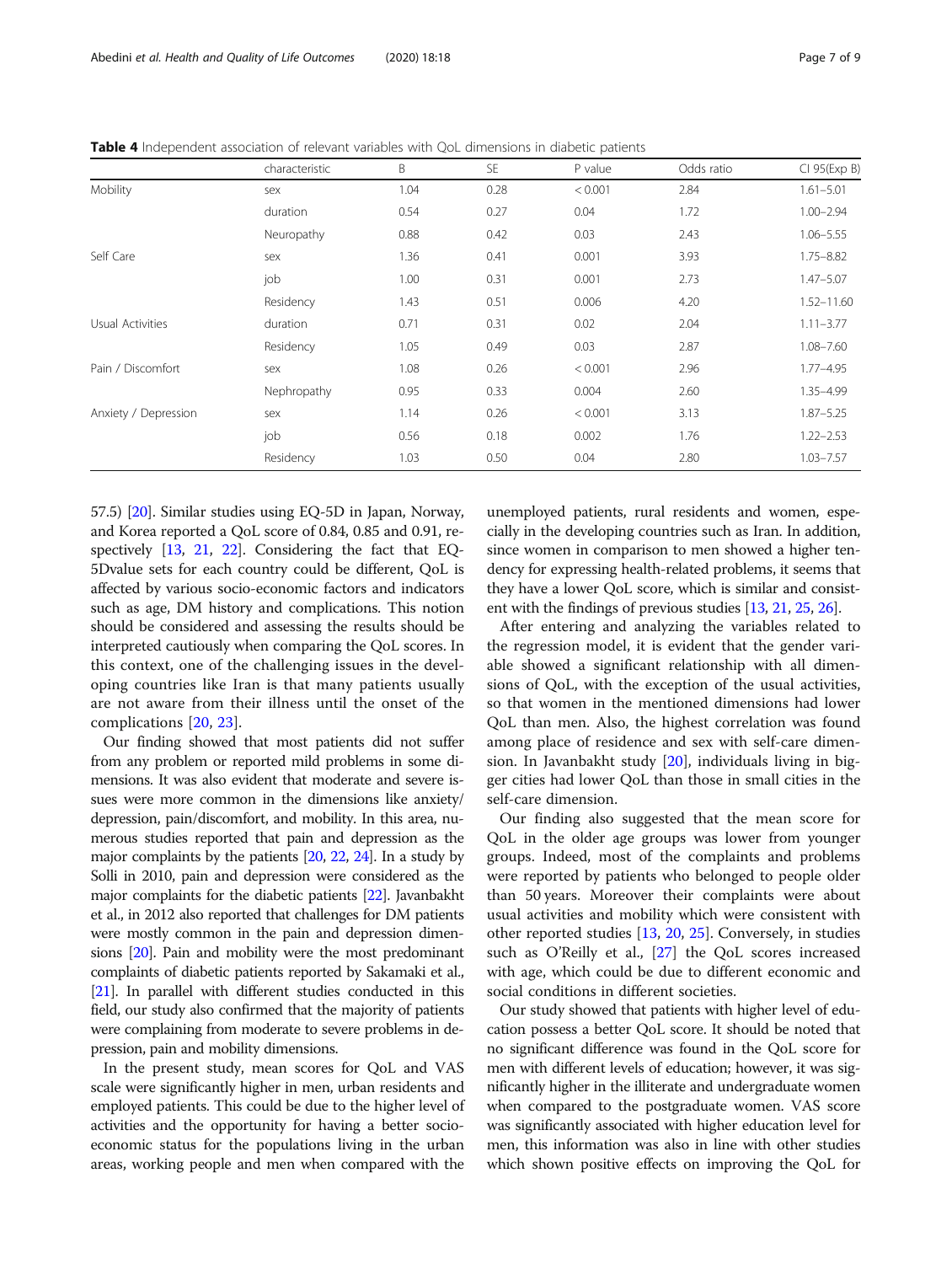DM patients. It could be due to better understanding of the disease and the proper and timely pursuit for better disease control and treatment [[22,](#page-8-0) [25](#page-8-0)]. In illiterate women due to lack of enough knowledge on the disease and its health consequences, it exerted a lower impact on their QoL.

In terms of the treatment type and the mean scores for the QoL and the VAS scale, our finding suggest that patients treated with insulin had significantly lower mean scores for QoL compared with individuals who received oral treatment. It was even more evident in the self-care dimension which insulin user patients reported more problems in comparison to the oral drug users. In this regard and considering the fact that insulin is used as the last resort when the oral therapy is ineffective in patients with type 2 diabetes, longer periods of diabetes are expected in insulin-dependent patients resulting in a direct negative impact on the patients' QoL [[4](#page-8-0), [13\]](#page-8-0). This result is consistent with Redekop et al., study suggesting that insulin-dependent diabetes patients had lower QoL in Germany [[28\]](#page-8-0). Conversely, in studies such as Bradley et.al [\[29](#page-8-0)], none of the treatments showed significant associations with EQ-VAS health status.

The results of our study showed that patients with a history of hospitalization had significantly lower QoL and VAS scores. They also reported more problems in terms of mobility and their usual activities. Due to weakness of the immune system, diabetic patients are more vulnerable to various types of infections, and on the other hand, the chance of acute and chronic complications is high due to the illness' nature and the lack of proper control for DM [[30](#page-8-0)]. The history of hospitalization may be indicative of inappropriate control for the disease and its complications which could justify a lower quality of life in this group of patients. Numerous studies in this regard suggested that diabetic patients with a hospitalization history have been associated with lower QoL [\[21](#page-8-0), [22](#page-8-0)].

In the present study, a history of longer than 10 years of DM and the presence of chronic complications including neuropathy and nephropathy were significantly associated with a decreased level of QoL and VAS scale. More significant problems were observed in patients with nephropathy in terms of mobility and pain, and individuals with neuropathy in terms of mobility, pain and routine activities. Similar studies have shown the lower QoL scores in patients with history of hospitalization, history of over 10 years with DM and the presence of chronic complications [[20,](#page-8-0) [22](#page-8-0), [25,](#page-8-0) [27](#page-8-0), [31\]](#page-8-0), which was in line with our findings.

Although in our study, patients with HbA1c level below 7 had a higher score of the QoL than those with the level greater than 7, it was only statistically significant in men. Considering the direct correlation among DM complications and the proper control for blood glucose level [[30](#page-8-0)] and the fact that HbA1c level is indicative of DM status in the last 3 months, patients with lower HbA1c level are expected to have a better QoL with lower complications.

In this study, we have encountered several limitations as follow:

We have selected the participants from one diabetic clinic which were not included all diabetic patients in the city, therefore the results cannot be representative for all the diabetic patients in the city, which is one of the limitations of the study.

We collected the patients' information from their profile and medical records which were previously gathered and recorded. These data include the diabetes treatment, laboratory values, presence of complications, type of complication (nephropathy, retinopathy and neuropathy), hospitalization history due to diabetes and history of IHD.

Although diabetes complications were related to individuals' HRQoL, we did not assess all diabetic complications which influence the HRQoL. Furthermore, since this is a cross-sectional study, the observed associations are not necessarily causal. The absence of a locally appropriate set of values in our country was other limitation.

We did not also follow the PROMs guidelines for translation; this could be the other limitation for the present study.

## Conclusion

The quality of life for the patients with type-2 diabetes is affected by numerous factors such as sex, occupation, DM history and the presence of complications including neuropathy and nephropathy. Therefore, much more attention should be paid toward the key determinants of HRQoL to identify and implement the appropriate policies for achieving better management for DM and ultimately improving the QoL for diabetic patients in this region.

#### **Abbreviations**

A/D: Anxiety/depression; DM: Diabetes mellitus; EQ-5D-5 L: EuroQol five dimensions scale 5 levels; IHD: Ischemic heart disease; MO: Mobility; P/ D: Pain/discomfort; QoL: Quality of life; SC: Self-care; UA: Usual activities; VAS: Visual analogue scale

## Acknowledgements

The authors appreciate all the patients participated in the project.

### Informed consent

Informed consent was obtained from all individual participants included in the study.

### Authors' contributions

MR. Abedini and B. Bijari have designed the study and involved in all the phases of data analysis and the manuscript writing. Z. Miri contributed to writing the manuscript and data collection. F. Shakhs Emampour and A. Abbasi contributed in data collection. All authors read and approved the final manuscript.

## Funding

This study was funded by Birjand University of Medical Sciences.